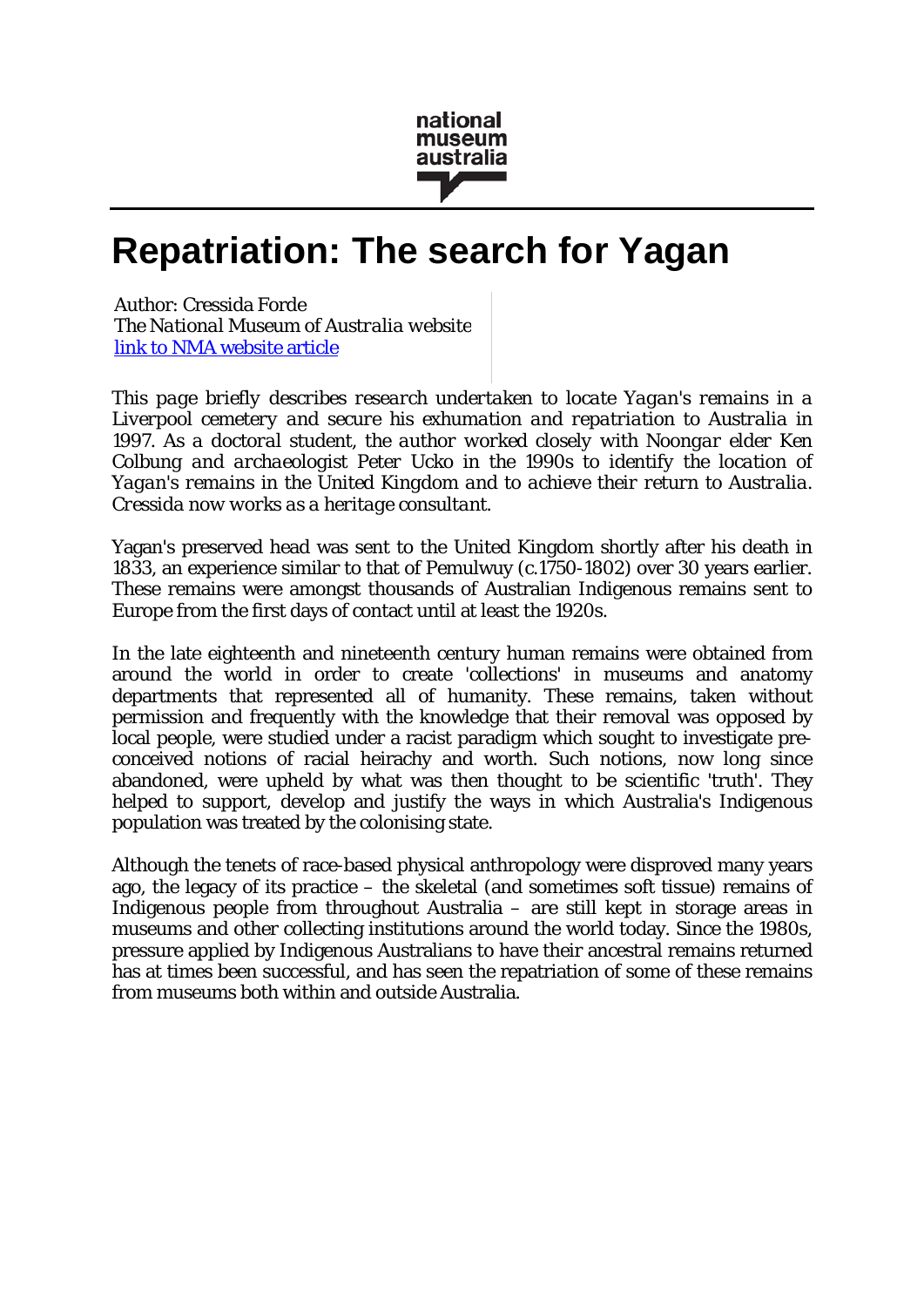

*Ken Colbung talking with John Howard at an Anzac Day service in Battersea Park, London, 1997. Courtesy Cressida Fforde.*

### **Yagan's death**

The bullet wound that killed Yagan was inflicted at almost point-blank range on Thursday 11 July 1833 by William Keates (18 years), as he and his younger brother James (13 years) sat down to eat with Yagan at a bend in the upper Swan River, near Perth, Western Australia. They were resting near the farmstead of Mr Bull, an influential settler and magistrate who advocated peaceful relations with the Aborigines. An escalation of violence between settlers and the Aboriginal population had led to a ransom of £30 for Yagan's capture, dead or alive. Anxious to avoid another Aboriginal death, Mr Bull had given his employees strict orders not to shoot Yagan.

The Perth Gazette reported on 13 July 1833 that, despite his employer's orders, William Keates had frequently expressed a determination to kill Yagan. Perhaps this was because he wanted the ransom in order to pay his passage back to England. According to the testimony of James Keates at an inquiry on 12 July 1833, the two brothers, both of whom were friends of Yagan, had persuaded him to turn back from Bull's farmstead and accompanied him for almost the remainder of the morning. [1] The brothers then:went on to the place where the other natives were making dampers, where they remained a short time; when the natives accompanied them over to the river, Yagan then refused to go any further with us and became vexed, threw his fire brand and digging stick down, and put himself in a threatening attitude. I then said to my brother if you wish to shoot him, now is the time, but he refused and allowed him to join the rest of his party. On reaching them my brother cocked his gun, and laid it over his arm, pointing the muzzle towards Yagan's head, and almost immediatley pulled the trigger – the man directly fell. [2]

Yagan must have died at once, but in the ensuing fight, another Aboriginal man, Heegan, was shot in the head, and William Keates was fatally speared. James escaped unharmed and fled down the river. According to a local settler, George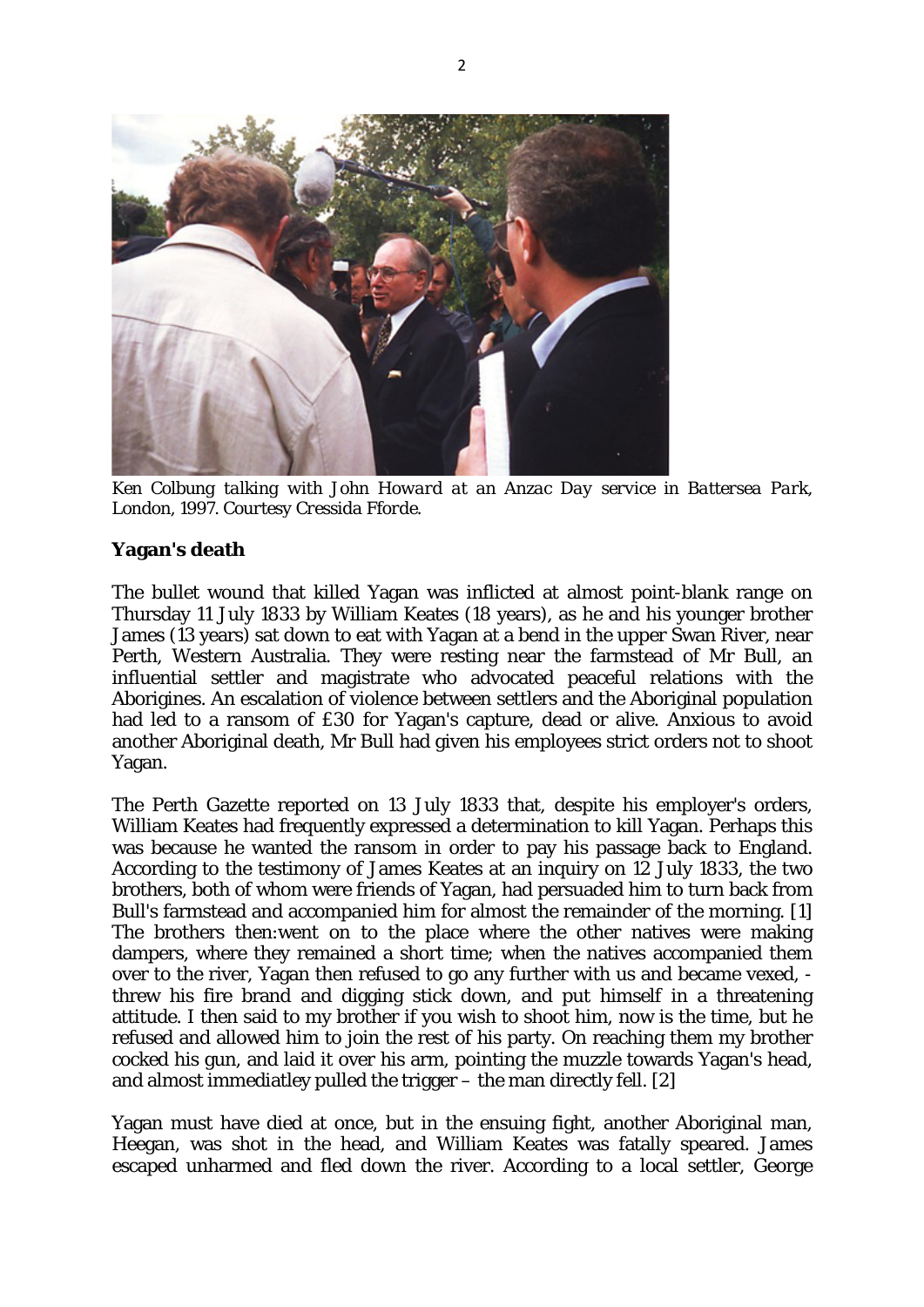Fletcher Moore, two soldiers passed by the area shortly afterwards and 'frightened the natives (I supposed) or they would have carried off the bodies'. [3] Men from Bull's estate then arrived and shot the 'groaning' Heegan. [4] One of the men cut off Yagan's head 'for the purposes of preserving it', and 'flayed' the distinctive cicatrice from his back. Yagan's head was then taken to Bull's house where it was seen by Moore, who noted that, 'possibly it may yet figure in some museum at home' [italics in original], and sketched the head a number of times in his unpublished diary. [5] Moore had met Yagan many times and admired him, calling him, for example, the 'Wallace of his Age', after the Scottish resistance leader Sir William Wallace (c.1272- 76 to 1305). The circumstances of Yagan's death appear to have been regretted by many of the settlers. The Perth Gazette, published a long article on the 'treacherous act' and its possible negative effect upon future relations with the local Indigenous population. [6]

Yagan's head was then preserved by a smoking process, in which it was 'suspended ... for three months in a hollow tree, over a fire made with the wood of the Eucalyptus'. [7] Lieutenant Robert Dale then took the head to England in September 1833.

### **Background to the search**

Prominent Noongar elder, Ken Colbung, had for many years been searching for information about what had happened to Yagan's head after it was taken to England in the 1830s. In the 1950s, shortly before leaving for overseas service with the Australian military, Colbung was asked by his elders to try to find Yagan and, if possible, to bring him home. Colbung later became Deputy Chair and then Chair of Council at the Australian Institute of Aboriginal Studies in Canberra at a time when Peter Ucko was Principal. In 1980, Ucko left the Institute to return to the United Kingdom (UK) and undertook to try to trace Yagan's remains on Colbung's behalf. In 1991, the author began documenting the history of the collecting of Indigenous human remains by European institutions, both for the World Archaeological Congress (WAC) and for a doctoral thesis at Southampton University. Little was known about UK holdings at that time and Indigenous participants at the first WAC in 1986 had requested the organisation to make such information available. Both pieces of work were supervised by Peter Ucko and, during this time, research also began to try to locate information about Yagan.



*Left to right: Peter Ucko, Jane Hubert, Ken Colbung at an Anzac Day service in Battersea Park, London, 1997.*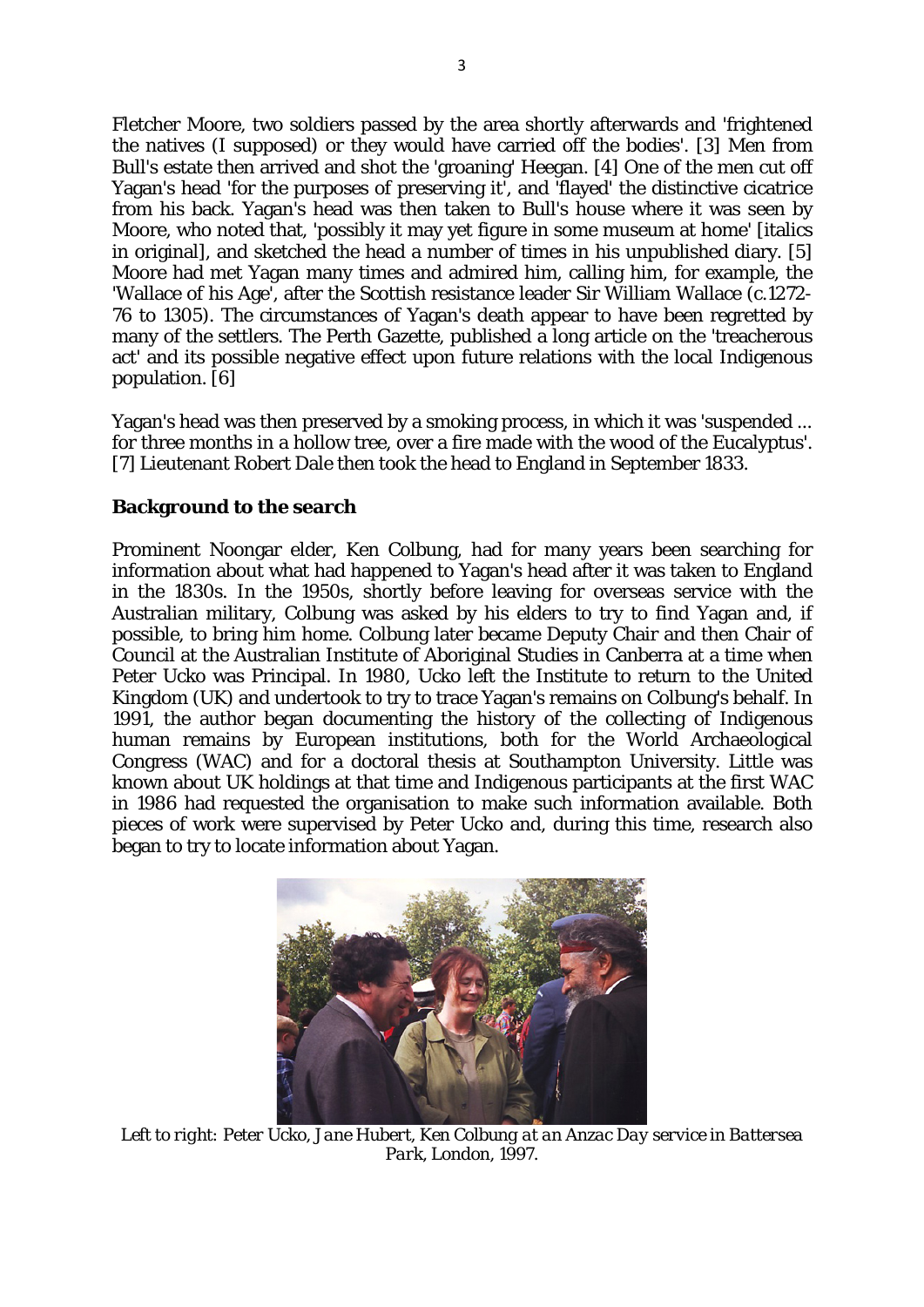Ken Colbung provided the information on Yagan that he had gathered over the years. As a result, in 1991 it was known that Yagan's head had been cut off after his murder in 1833 and preserved by a smoking process. It had then been taken to the UK by a Lieutenant Robert Dale who knew Yagan in life and who had published a small booklet in 1834 about the Swan River settlement. The booklet's frontispiece was a colour aquatint of Yagan's head drawn by George Cruickshank and etched by R Havell. Its last chapter was a phrenological report written by Thomas Pettigrew, a prominent surgeon and antiquarian in London at that time. The 'science' of phrenology was popular during the early 19th century and held that the character of an individual could be deduced from the shape of the skull, which itself reflected the morphology of the brain. The final piece of available information about Yagan was a short piece in the London Morning Herald on 4 April 1834, which described a scientific evening held at Pettigrew's house at which the head of Yagan and a panorama of King George's Sound was on display. Pettigrew's phrenological report on Yagan's head was to be of great importance many years later as it recorded the presence of a fracture across Yagan's skull which extended from a bullet wound behind his left ear.

### **Research in the UK**

In 1991, initial research concentrated on learning as much as possible about the circumstances of Yagan's death and about all of the individuals involved. By understanding the characters and their connections it was hoped that it would not only be possible to find out how Yagan's head had come to the UK and the circumstances of its transfer to Pettigrew, but also to tease out the more valid lines of research from the myriad possibilities that presented themselves. Many potential leads came to nothing. George Fletcher Moore's unpublished diaries in the Battye library in Perth shed more light on the events of Yagan's death, as did analysis of various contemporary Perth Gazette articles, but none of these provided any detail about what had happened to Yagan's head after it had been seen at Pettigrew's house in London in April 1834.

In late 1992, one of the regular searches at the UK's National Register of Archives found an archive of Pettigrew correspondence that had recently been registered by the Bienecke Library at Yale University. Within this archive were three letters of potential relevance – two authored by Robert Dale and one by Captain Irwin who had served with Dale in Australia. Copies of the letters arrived in due course and each one referred to the head of Yagan.

The first letter revealed that, initially, Dale had tried to sell Yagan's head, asking £20, although he considered it to be worth 'double that sum' (Dale to Mangles, 15 March 1834). Dale had already sent the head to London where it was to be examined by 'physiognomists', including Dr Pettigrew, who presumably then placed the head on display at his house. In the second letter (2 June 1834), Dale wrote to Pettigrew: 'my brother, who is the bearer of this will communicate to you what I am desirous to have done with the head of Yagan', but provided no details. In the third letter (13 August no year), Captain Irwin wrote to Pettigrew stating that Dale wished him 'to ascertain whether Mr Pettigrew had forwarded the box with Yagan's head', but supplied no information about the destination of Yagan's remains. Consulting the original archive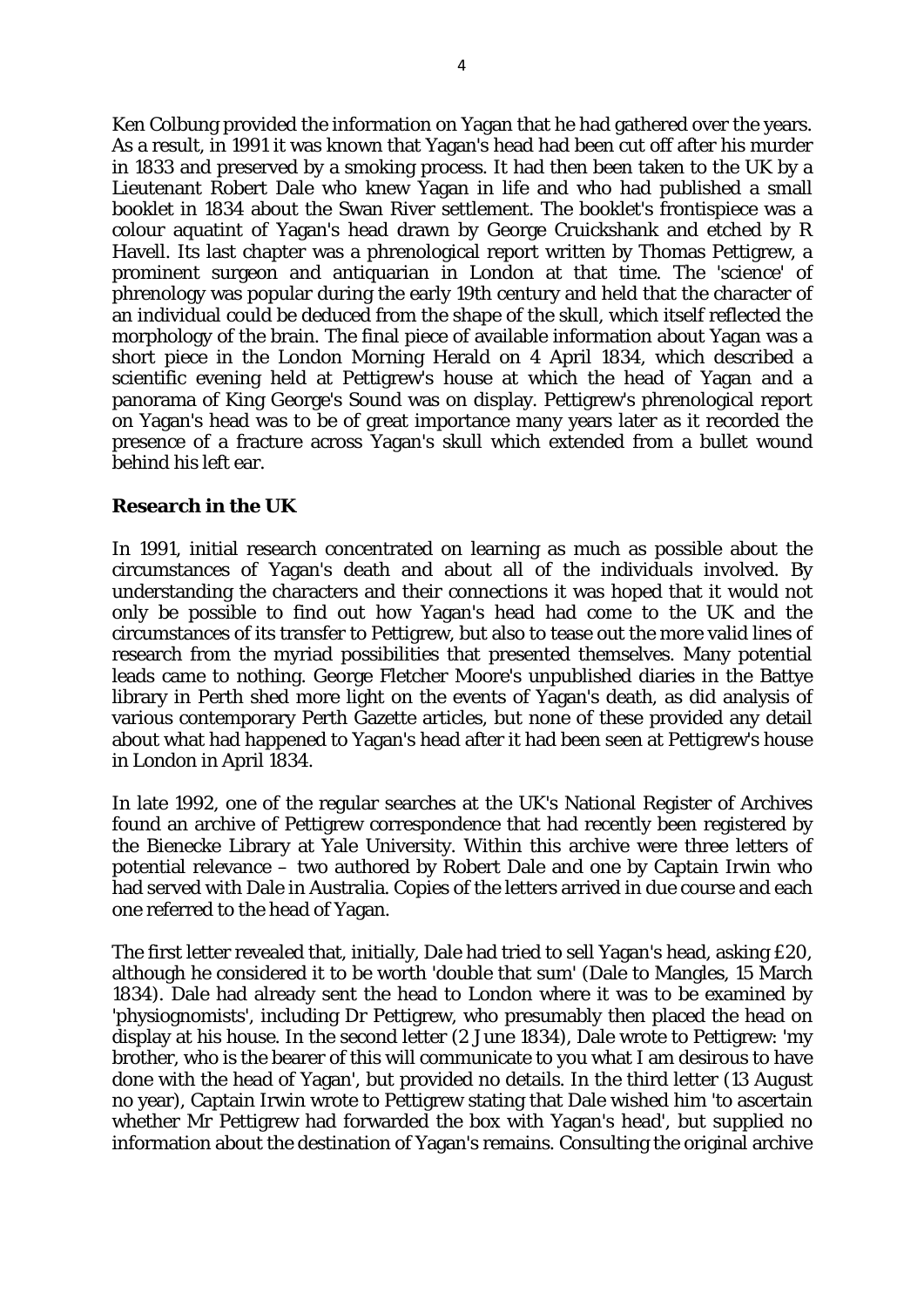

in Yale in early 1993 provided no further clues.

*Ken Colbung being interviewed in a UK radio station*

Ken Colbung came to the UK in the summer of 1997 and successfully campaigned for the exhumation of the remains of Yagan. This required overturning a British Home Office decision. The team supporting Ken included Professor Peter Ucko, Cressida Fforde, Lyndon Ormond Parker and Jane Hubert, as well as a London law firm. In this photo Ken is giving a radio interview. Courtesy Cressida Fforde. At this time, research was also focusing on the history of the Dale family in Britain, to try to determine where Robert Dale had eventually settled after his return from Australia. A diary of Dale's uncle, General Dyott, was located in Stafford Public Record Office along with an 1834 panorama of King George's Sound – perhaps the very one that had been exhibited with Yagan at Pettigrew's house in 1834. The diary described how Robert Dale had returned from Australia and, after visiting his uncle at the family home in Staffordshire, had then moved to Liverpool to work for his brother-in-law. The Liverpool connection concurred with the address given by Dale on his June 1834 letter to Pettigrew.

The possibility presented itself that having failed to sell Yagan's head in London, Dale had requested Pettigrew to send it to him in Liverpool and that this was the destination of the box referred to by Captain Irwin. If this chain of events had occurred, it was important to establish whether or not Dale had given (or sold) Yagan's head to a collecting institution in Liverpool. A research visit to Liverpool Museum in late 1993 found no reference to Yagan's remains in the archives. However, a staff member recalled an administrative file that detailed the burial of Maori remains in a local Liverpool cemetery in the mid 1960s. On retrieval of the file it quickly became evident that the heads were Aboriginal, and that one had belonged to 'Yagan, Chief of Swan River'.

The file contained a paper trail describing the deaccessioning of two Aboriginal heads and a Peruvian mummy from the Liverpool Museum collections in 1964, and their transfer to Everton Cemetery for burial. The heads had been part of a collection at Liverpool's Royal Institution which had been lent to the Liverpool Museum in 1894.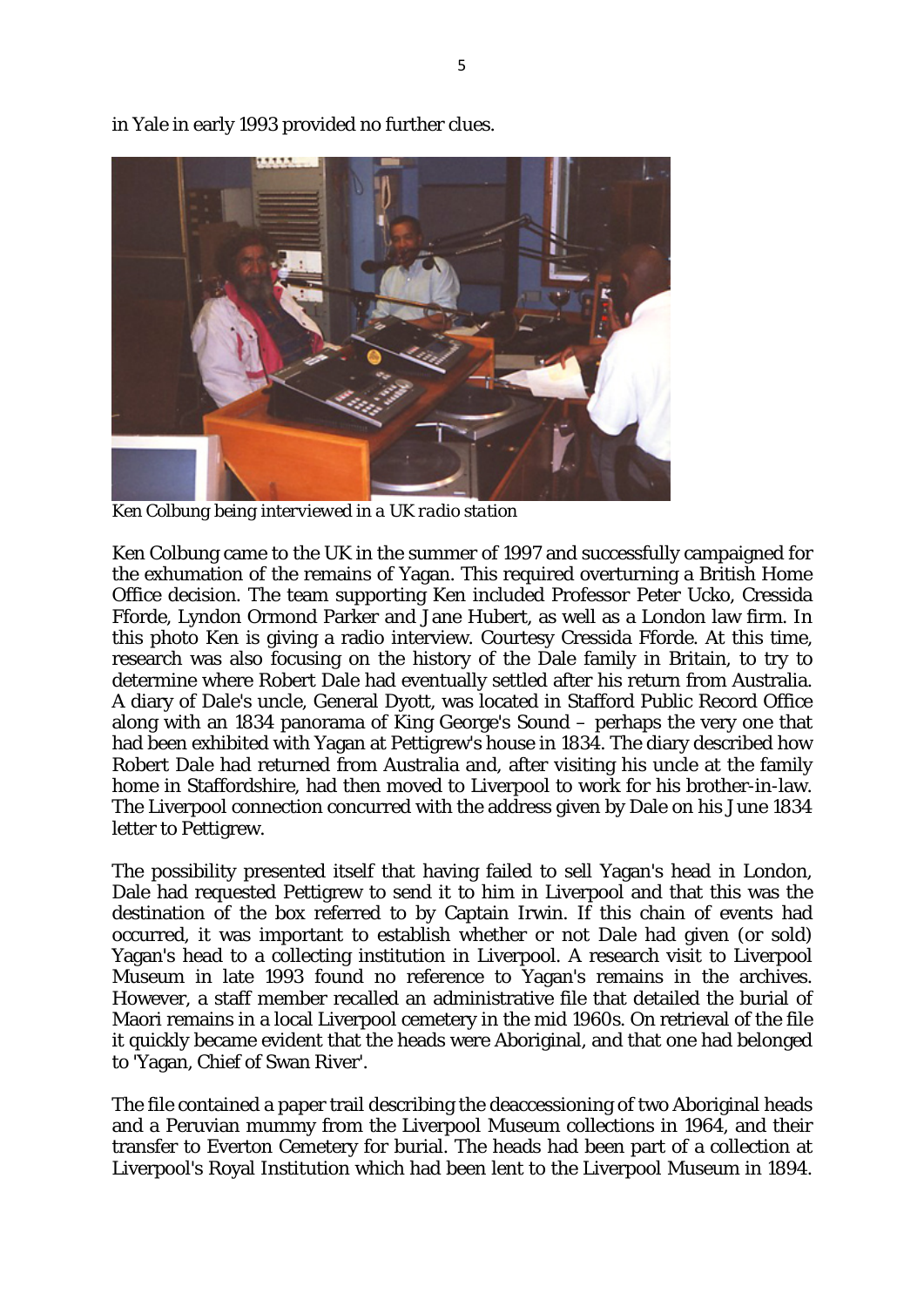Further research showed that the Royal Institution, an establishment founded in 1817 'for the promotion of literature, science and the arts', [8] had been given Yagan's head by Robert Dale on 12 October 1835 together with a panoramic view of King George's Sound.

The next step was to identify where in Everton Cemetery the museum box had been buried, but the official cemetery records contained no mention of it. Nonetheless, there was proof that the transfer had been made, as an ex-staff member of Liverpool Museum remembered delivering the box. If no official documentation existed to record the burial, the only remaining possibility was that personnel at the cemetery might remember receiving the unusual delivery almost thirty years previously. In the end, although the chief grave digger did not remember the actual burial, he was nonetheless aware of where it had been recorded – as an annotation on a grave plan in the grave diggers' office. The annotation recorded that on 10 April 1964, two Aboriginal heads, dried viscera and a Peruvian mummy had been buried in General Section 16, grave number 296.

We contacted Ken Colbung as soon as possible to tell him the good news.

### **Exhumation and repatriation**

In the event, discovering the location of Yagan's remains was only the first part of the story, and he was not to be exhumed for another four years. The delay was due to the subsequent 1968 burial in the same grave of 22 stillborn children above the museum box. After long campaigning by Ken Colbung and others to seek a solution and have Yagan's remains returned home, in August 1997 the United Kingdom Home Office issued an exhumation licence. Permission was given for the museum box to be removed from grave 296 via an adjacent plot so that the remains of the stillborn children above were not disturbed. The day after the exhumation, a forensic pathologist positively identified Yagan's skull by the fracture that extended across his skull which had been documented in Pettigrew's phrenological report of 1835, and the presence of cut marks on his vertebrae which were evidence of decapitation.

### **Handover**

On 27 August 1997, a Noongar delegation arrived in the UK to collect Yagan's remains. Despite community politics and the unsuccessful attempts by one elder in Perth to bring an injunction to halt the proceedings, those on the delegation united to bring Yagan home. On Sunday 31 August, the delegation received Yagan's remains at an official handover ceremony at the Liverpool Town Hall. It was a poignant and emotional day, not only because of the weight of history that had brought the delegation and Yagan's remains to this point, but also because of the effect in the UK of the news of the death of Princess Diana in Paris that morning. On 1 September, the delegation travelled back to Australia with Yagan's remains, and were met by a large crowd of people at Perth Airport who had gathered to welcome him home.

### **Burial**

Eleven years have passed since Yagan's skull was returned to Perth, and over 15 years since his discovery in Everton Cemetery. During this time, the committee responsible